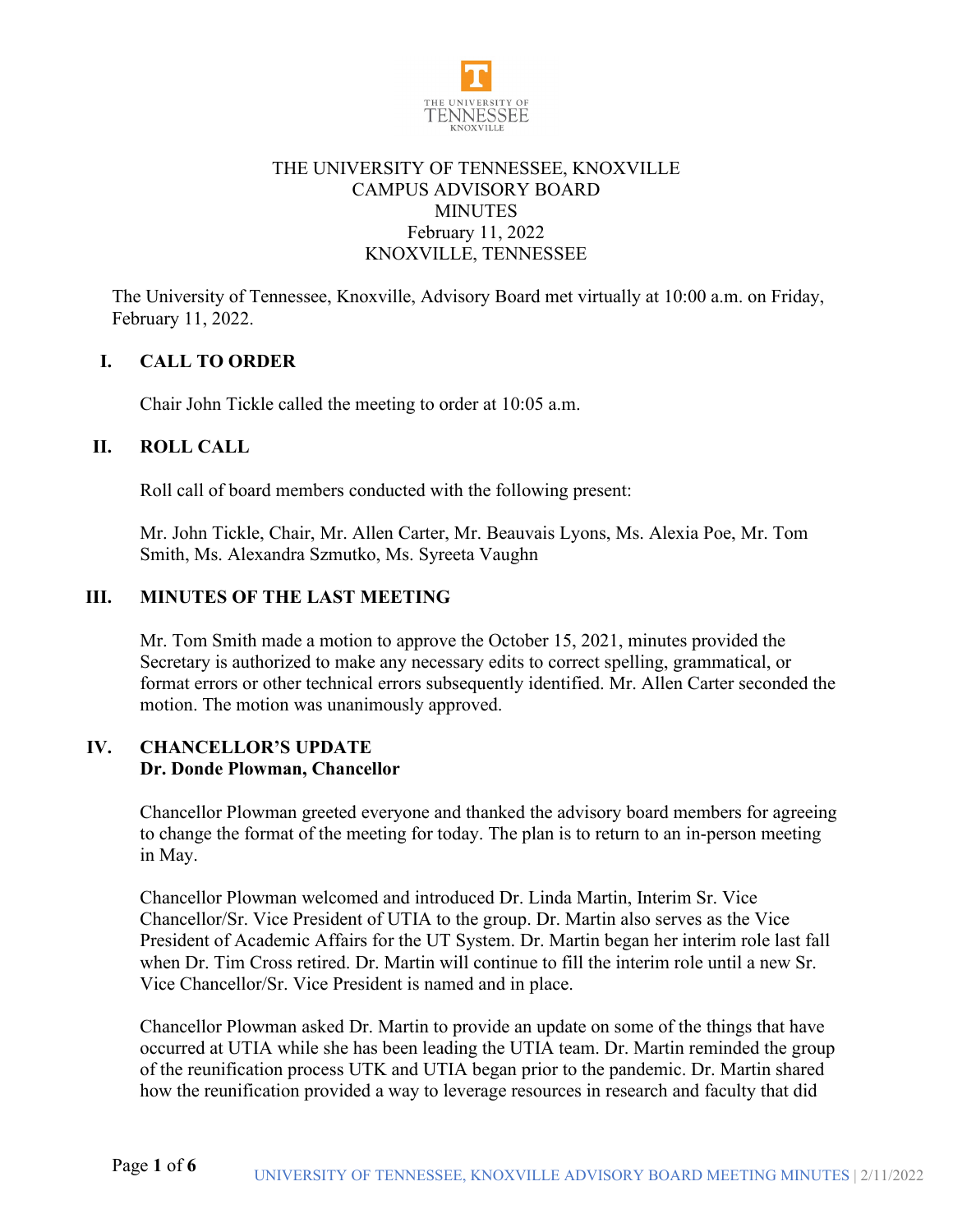

not exist previously. Dr. Martin provided a few examples of the positive things happening within UTIA. Thirty-two new extension agents have been hired across the state. The AgResearch and Education Centers received a one-time \$50 million grant to improve research infrastructure. Several building projects are underway. A new master plan is being developed for the UT, Knoxville campus, which includes UTIA. The leadership team is exploring an opportunity to expand the department of forestry, wildlife, and fisheries to a school of natural resources.

Chancellor Plowman requested Mr. Beauvais Lyons reach out to the faculty senate to initiate a review the faculty handbook for potential revisions that would reflect the reunified campus structure. Mr. Lyons informed the group a comprehensive editorial review is underway to identify needed revisions and move those revisions through the proper process.

Mr. Lyons asked Dr. Martin about the opportunity to build relationships between our academic units and our extension agents. Dr. Martin reported Dr. Ashley Stokes, Dean of Extension, is interested in developing the new relationships and is working to connect several units with extension. Mr. Lyons asked if there might be a pool of resources established to help facilitate those relationships. Dr. Martin shared the extension offices are well respected and trusted in the communities they serve. The connections are valuable tools when academic units look to reach out in the community to provide service or conduct research.

Mr. Smith asked if the Ellington Agricultural Center in Nashville belongs to UT. Chancellor Plowman confirmed the building does belong to UT. Mr. Smith commented on the central location in the Nashville area and the untapped potential for UT events to increase the awareness of UT in the heart of Nashville. Dr. Martin will ask Dean Stokes to follow up with Mr. Smith on his comments related to the use of the Ellington Agricultural Center. Chancellor Plowman shared information on the c-suite advisory board she has created to reach out to industry leaders in the Nashville area to learn about their needs and look for ways to assist them.

Chancellor Plowman announced Ms. Syreeta Vaughn's appointment will end this spring. The Gov. Lee has submitted a nomination for a replacement, and we are awaiting action by the state legislature. Chancellor Plowman stated we will honor Ms. Vaughn's service at the May meeting.

Chancellor Plowman reminded the group of their responsibility for action items involving the budget and the strategic plan. Since there were no action items for today's meeting, Chancellor Plowman provided the group with a campus update.

Chancellor Plowman stated Gov. Lee's support of higher education is evident in his proposed budget that includes \$210 million of new funding for our campus. Chancellor Plowman applauded the 4% salary pool for raises. These funds, if approved, will cover an increase for 90-95% of our employees. The campus will receive an additional \$20 million through the outcomes-based funding formula, which will allow us to increase the number of new faculty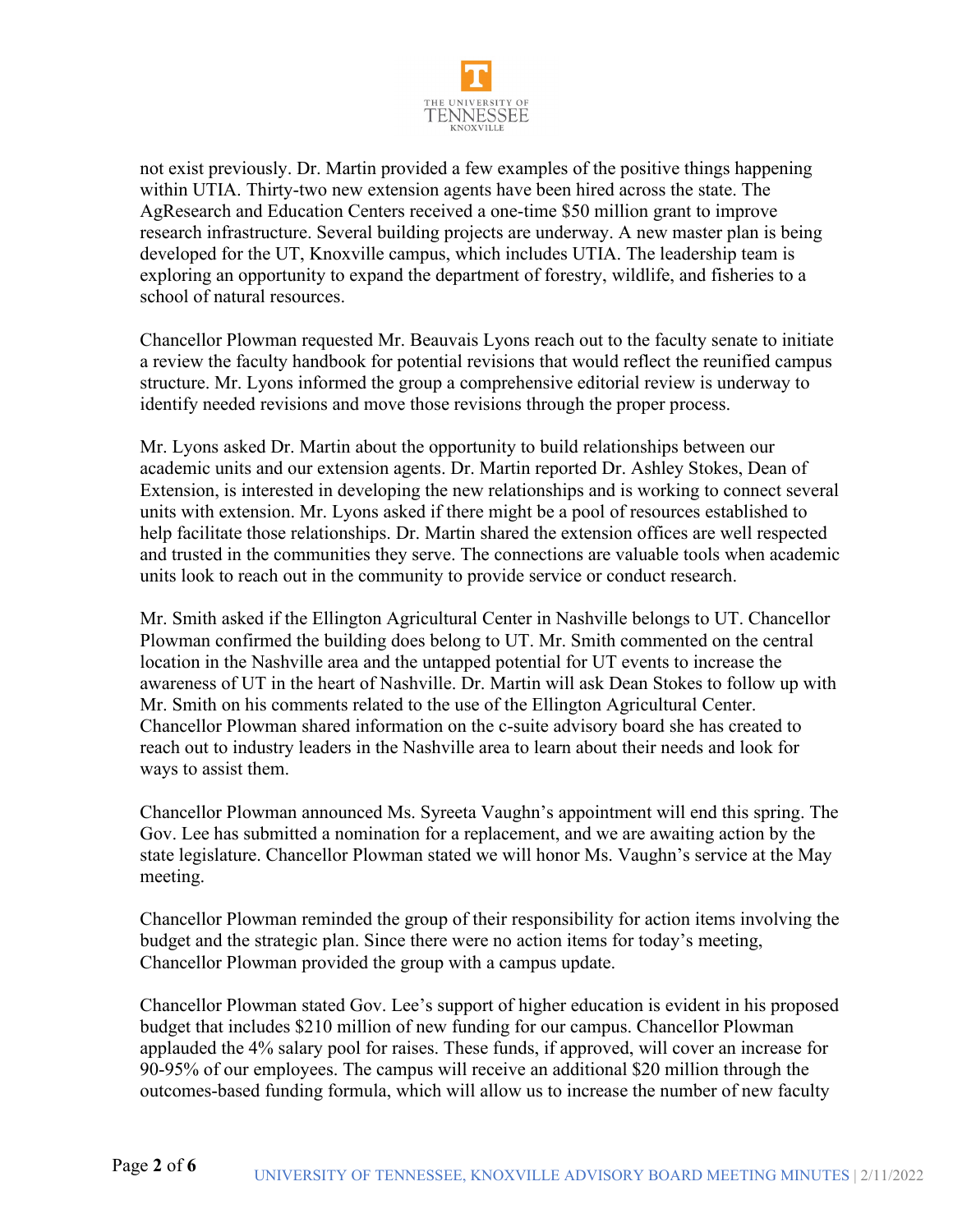

hires. President Boyd originally requested funding for the UT-Oak Ridge Innovation Institute to be funded annually over several years. The proposed budget includes \$72 million to fully fund the Institute this year. This will allow for the hiring of additional research faculty to work alongside our tenure track faculty to advance our research efforts on campus. Proposed funds of \$83 million will be used for the new Haslam College of Business building. Funding for the new Institute for American Civics, covered under separate legislation, is included in the proposed budget. The new Institute will become a model in viewpoint diversity and how to interact respectfully to move forward from the toxicity that exists today. Our College of Veterinary Medicine is not covered under the outcomes-based formula. Securing the recurring \$2 million will greatly benefit the College. Chancellor Plowman reminded the group of how important the \$17 million for deferred maintenance is to the university.

Mr. Smith shared Gov. Haslam began the process of addressing deferred maintenance across the state. Mr. Smith expressed his appreciation to see Gov. Lee continue to recognize the needs and provide the much-needed funds.

Chancellor Plowman shared enrollment growth continues and we anticipate continued growth in 2022-2023. We will not be able to admit all the qualified students that apply for the 2022-2023. We are meeting our enrollment goals earlier than planned, which puts a stress on our ability to meet the housing needs of our students. We are moving forward on the process required to build new dorms and looking at partnerships with private investors.

Ms. Alexia Poe commented on the nationwide trends of decreasing college attendance and questioned why our campus is different. Chancellor Plowman shared the college attendance rate has already decreased in the state of Tennessee. Our campus invested in strategic enrollment planning four to five years ago. Each year we look at offering more appealing financial packages. We have fourteen out of state recruiters and we are beginning to see their work pay off in increased out of state applications. A significant amount of our enrollment growth is coming from out of state.

Our retention rates are improving. The fall to spring retention rate for first-year students is up almost a full percentage point from last year to 96.1%. Fewer than 8% of our first-year students are on academic probation, which is the lowest in our history.

Ms. Vaughn commented on how amazing, and resilient our students are to have survived the difficulties they experienced over the past two years. Ms. Vaughn expressed how proud she is of the students and the work they are doing.

Chancellor Plowman referred to the presentation by Dr. Amber Williams at the October 2021 meeting related to the initiatives the Department of Student Success put in place. Targeted work to assist students is making a difference.

Chancellor Plowman shared several prestigious research accomplishments by our faculty. The awards are just one indicator of the quality and status of our faculty. Chancellor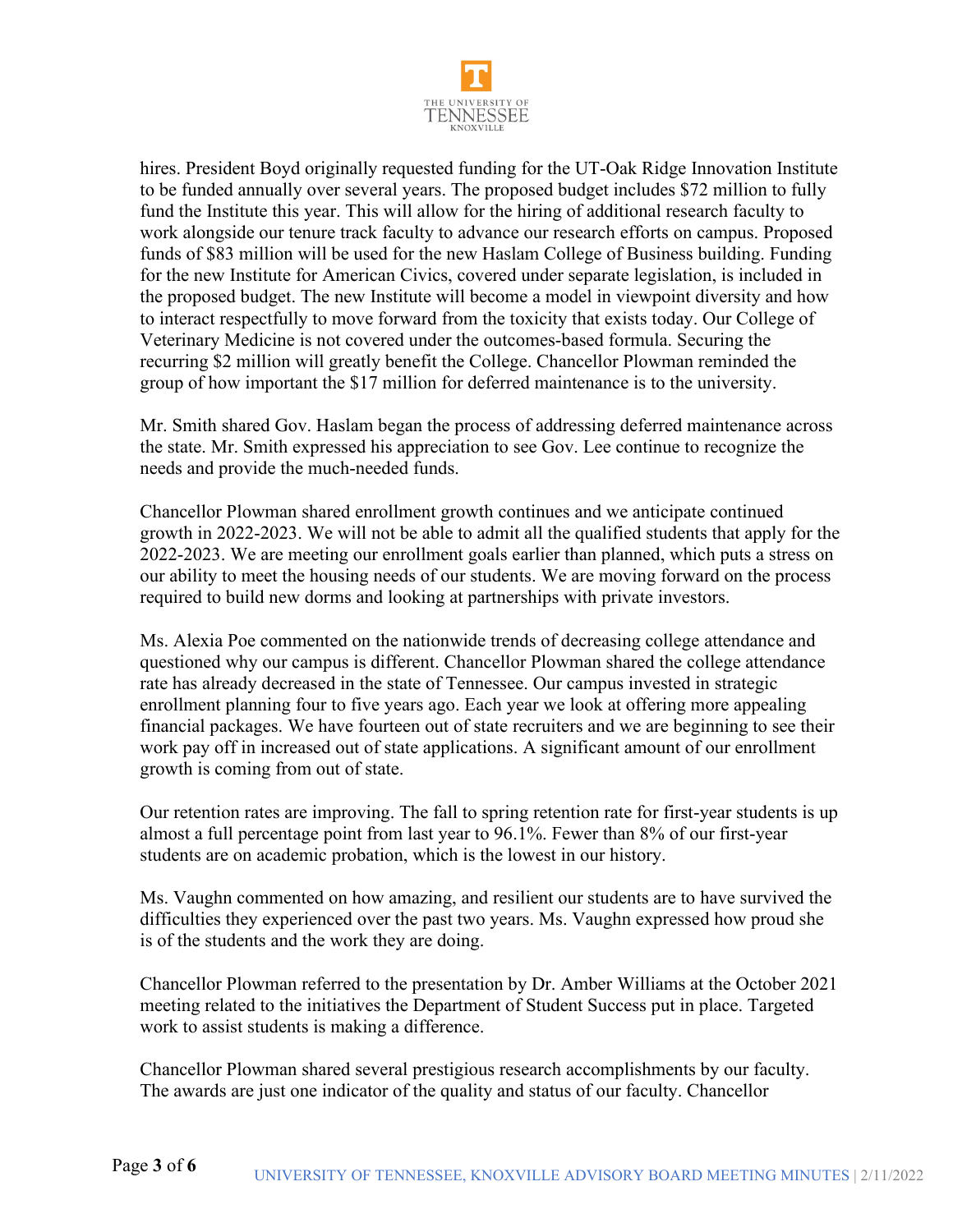

Plowman expressed her pride in our faculty and looks forward to seeing additional recognitions for the amazing work being done by our faculty members. Chancellor Plowman pointed out UT is ranked second among our peer and aspirant universities in research expenditures per faculty principal investigator. We are looking for ways to increase the number of faculty members serving as principal investigators.

Mr. Lyons shared he serves on the College of Arts and Sciences promotion and tenure committee. Through his service on the committee, he has been impressed with the quality of the faculty hires. The level of their engagement, scholarship, research, and professional service, is inspirational. The younger faculty are coming in with such high standards and they are meeting those standards.

Chancellor Plowman announced the launch of the new Institute of Advanced Materials and Manufacturing, which includes 150 faculty members. The group currently represents \$60 million in research expenditures. Dr. Deborah Crawford, Vice Chancellor for Research, will join us at our next meeting and will share more information about what is happening in research.

Chancellor Plowman spoke to the strategic goal which focuses on ensuring a culture where Vol is a Verb. A piece of the goal relates to differing viewpoints. Chancellor Plowman shared information on three speakers that have or will visit the campus during this academic year, Mr. Van Jones, Dr. Jonathan Haidt, and Dr. Donna Hicks. A week later this spring will be dedicated to education and discussion related to how to navigate a world of diverse points of view while remaining respectful.

Chancellor Plowman shared Forbes recently name UT, Knoxville as one of the top 500 large employers in the country. When we analyzed the report, we discovered we are  $1<sup>st</sup>$  in the SEC,  $9<sup>th</sup>$  among national public universities,  $15<sup>th</sup>$  among public and private universities, and  $3<sup>rd</sup>$  in the state of Tennessee for large employers. On January 1, the minimum rate was raised, and additional salary adjustments were made for more than 3,950 employees. The minimum salary for full-time tenure track faculty was increased. We were able to share a 4% salary pool last year with our employees and if the proposed budget is approved, we will be able to do so again this year.

Chancellor Plowman provided details related to our new customer relationship management system (CRM). We currently do not have a single system that tracks how we interact with our students to alum to donor. The new system will allow us to modernize the student experience and will transform how our student support staff do their work.

Chancellor Plowman reported there are two finalists scheduled to interview later this month for the Sr. Vice Chancellor/Sr. Vice President of UTIA position. The position reports to the chancellor for operational issues and the president where state-wide agriculture industry needs are concerned.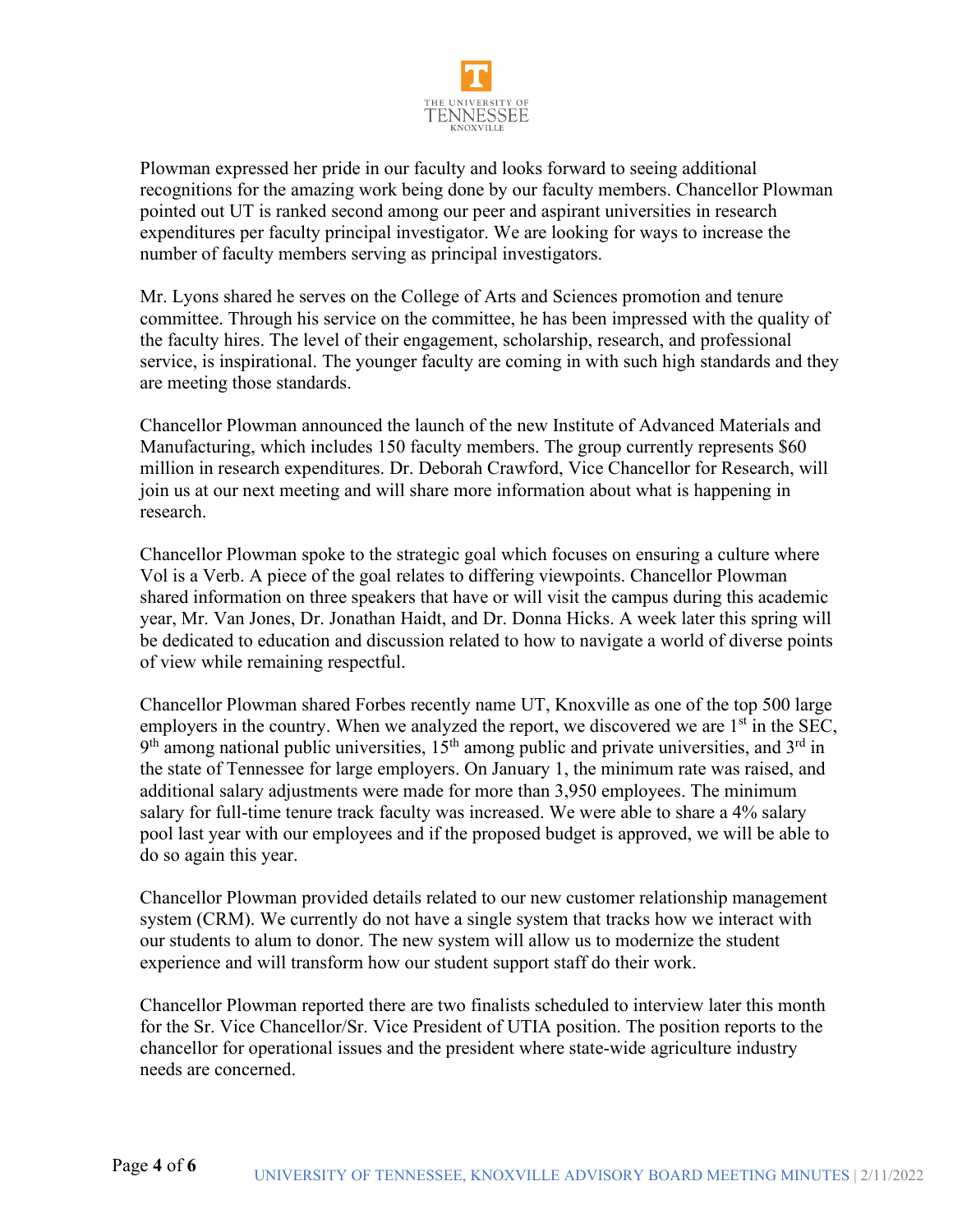

Dr. Martin shared information on the new partnership UTIA has with Aramark. The partnership allows for one of the AgResearch Centers to provide all of the beef served in our dining halls. She also shared the UT Creamery is preparing to open this spring in the Visitors Center thanks to gifts from two alums. Charles and Julie Wharton will be honored with the naming of the large animal hospital in May. The Wharton's have supported the campus in numerous ways over the years and their donation will allow us to continue to attract top students and faculty. Chancellor Plowman expressed her appreciation to Dr. Martin for the work she has completed while in her interim role.

Chancellor Plowman spoke to the excitement surrounding athletics. Athletics recorded its highest graduation rate and they produced three All Americans last fall. Brian Pensky was named SEC Coach of the Year and the soccer team won the SEC championship. Dr. Chris Klenck was named the SEC Team Physician of the Year. Josh Heupel was the most successful first year coach in the Power 5 and the first ever two-time recipient of the Steve Spurrier First Year Coach award. UT was the only program to advance to the college world series, the NCAA men's and women's basketball tournaments, and a football bowl game.

Ms. Poe commented on how success in sports has brought a new feeling of excitement for the fans and the impressive news related to research.

Mr. Tickle asked Chancellor Plowman to provide an update on the NIL program.

Chancellor Plowman provided an overview of the name, image, likeness program that allows student athletes to make money off their image. The NCAA did not put any rules in place around how the NIL program would work. In the absence of any central rule every state is allowed to have different rules. We continue to wait to see if the federal government will establish a set of rules for everyone to follow.

Mr. Lyons asked about providing student athletes with tools to navigate the process. Chancellor Plowman responded the students have access to classes to assist them with how to develop their brand. The university is not allowed to assist them with navigating NIL.

Chancellor Plowman invited Dr. John Zomchick, Provost and Sr. Vice Chancellor to share his thoughts on the state of the university.

Dr. Zomchick expressed his excitement about the persistence in the retention numbers and the great work being done in student success. Dr. Zomchick reported students are showing up and doing fantastic work and the faculty are back in the classroom. Dr. Zomchick stated one of the reasons the university is running counter to the national decline in enrollment is due to the way the chancellor brought everyone back to the classroom to have a face-to-face experience. Dr. Zomchick reported the number of applications for the next class is up. He expressed how proud he is of the faculty and their accomplishments over the past year.